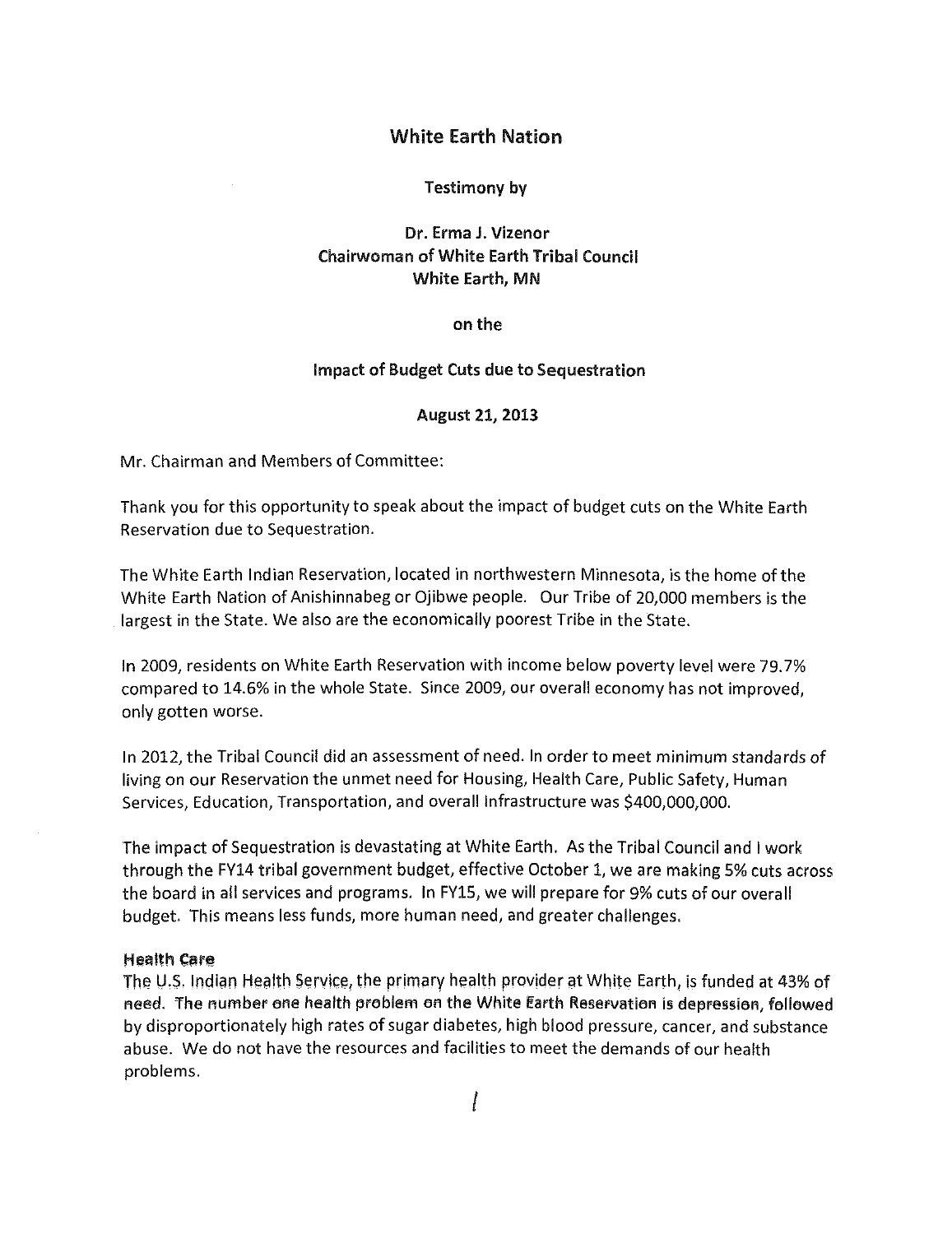Three weeks ago I gave the opening remarks at the Tribal Health Symposium on the Grand Portage Reservation. The Symposium was sponsored by the Minnesota Department of Health. Commission Ed Ehlinger present.

I said we, Tribes, have an epidemic of drug abuse on our Reservations that is harming and damaging the most vulnerable and innocent of all, the newborn babies who are born addicted to drugs.

At Essentia Health Hospital, Detroit Lakes, 13 Indian babies were born addicted to drugs the past April; 14 Indian babies were born addicted in May. At Bemidji Hospital that primarily serves White Earth, Leech Lake, and Red Lake Reservations, 80% of Indian babies are born addicted to drugs. During the drug withdrawals, twitching, jerking, labored breathing, these newborns require intensive care in Fargo and Minneapolis. Some newborns have damaged hands due to clinching their fists during withdrawals. I asked Commissioner Ehlinger and his Department to help. Think of the challenges and resources these babies will have when they go to school and the work force later in life.

Two years ago the White Earth Tribal Council issued a Declaration of a Public Health Emergency with Respect to Illegal Drug Abuse. We called upon State and Federal agencies to partner with us to combat the drugs that was and is destroying our families, communities, and Tribe. The Tribal Council and I heard from our communities. People told us to help them get their loved ones who are addicted into treatment. The Tribal Council adopted a Civil Commitment Code. Today there are 39 court ordered commitment cases, but no place or facility to send them.

No, we do not need or want sequestration, budget cuts. We need intervention, resources and facilities now.

## **Education**

The drop out rate for American Indian students is the highest in the State for any minority group. Approximately 60% of American Indian students drop out of school before reaching high school graduation. On the White Earth Reservation, 50% of Indian adults age 18 years and older do not have a high school diploma.

This year, FY13, the White Earth Adult Basic Education (ABE) Program received \$36, 778 from the State of Minnesota and \$2,594 from the Federal Government. The White Earth tribal government contributed \$142,080, for a total budget of \$181,452.

The White Earth ABE Program graduates more Indian students with their high school diploma than area high schools. In May 37 students received their General Equivalency Diploma at White Earth.

In FY14, a 5% cut of \$9,072 will decrease classroom time, materials, and transportation for the White Earth ABE Program. In FY15, a 9% cut of \$16,331 will further diminish the Program.

**Contract Contract Contract Contract Contract Contract Contract Contract Contract Contract Contract Contract C**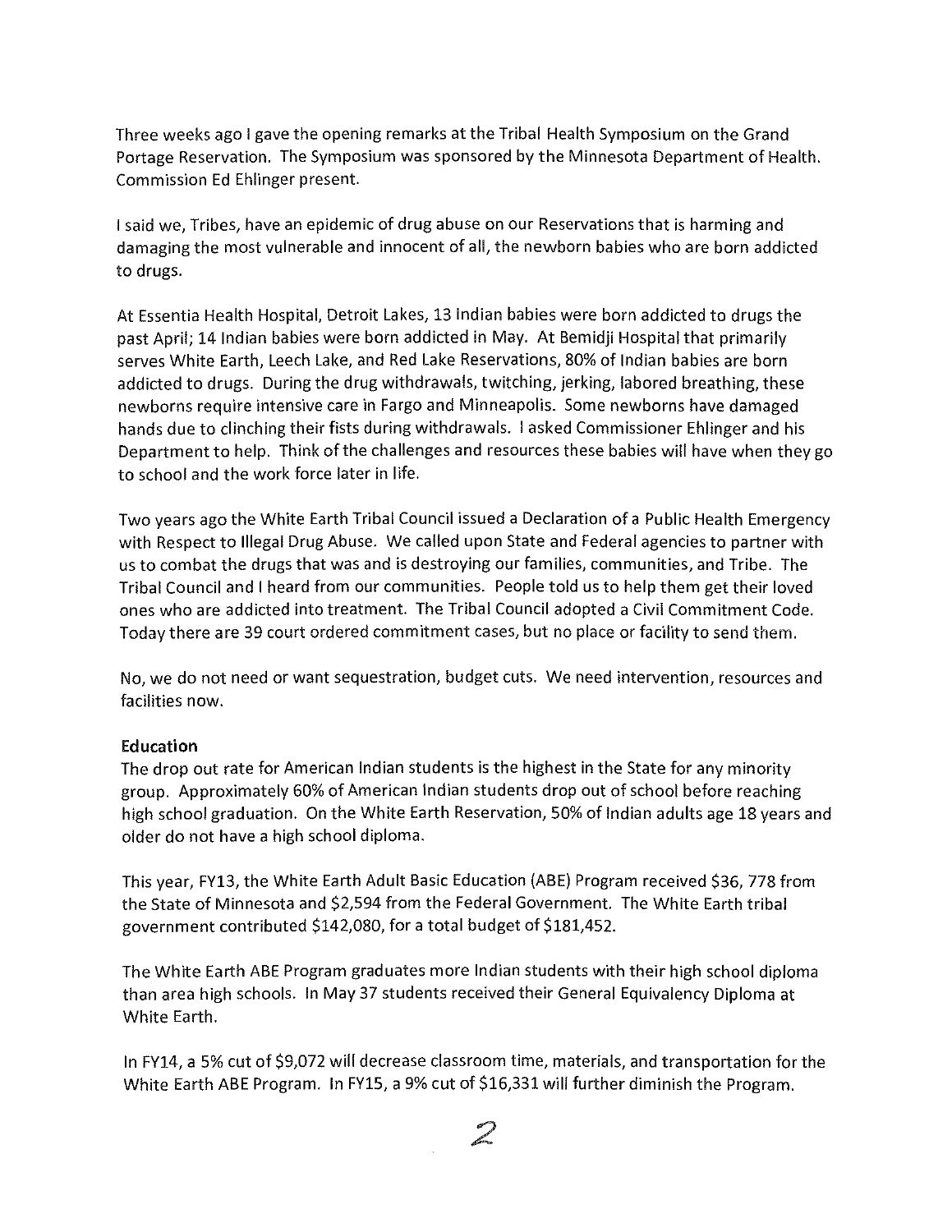Sequestration will eliminate \$60 million of Impact Aid funds at the federal level, adversely affecting the Pine Point School, Circle of life Academy, Naytahwaush Community Charter School, and surrounding school districts that serve Indian children from the White Earth Reservation.

Pine Point Public School, K-8, is both federally and state funded. The school does not have the ability to bond, levy, or borrow. In FY13, with General Education Aid from the State, the Pine Point Public School based its budget on 45% of funds from Federal Impact Aid, a \$95,000 decrease from the previous year.

Education is a high priority in my administration. Education was my "ticket out of poverty." Who would ever imagine, a 16 year old high school drop out who the public school system gave up on, going back to school, graduating from college with honors, and ultimately earning a doctorate from Harvard University, all because I was given a chance, a chance to graduate from high school, a chance for admission to college, and a chance for financial aid. It was a chance for a lifetime of choices, not circumstances. Today, less than 5% of American Indians can college without assistance. So I ask your help as we struggle with budget cuts in education.

#### Housing

Homelessness is a persistent growing problem on the White Earth Reservation. Today approximately 400 families at White Earth need adequate housing. The families are doubled and tripled up, living with relatives or pitching tents in the yard. One household on the Reservation has 26 people, elders, adults and children. The White Earth Housing Program will be cut by at least \$2 million due to sequestration.

An elder told me, "If our people had a decent home and a good job, a lot of social problems would go away." There is a good amount of truth to the elder's words.

#### Public Safety

Recently Governor Dayton came to the White Earth Reservation to sign his Executive Order on government to government relations and consultation with the Tribal Nations of Minnesota. 1 described to the Governor the financial challenges to maintain our White Earth Public Safety Department. The Tribe provides a majority of law enforcement on the White Earth Reservation, a square area of 36 miles on each side. White Earth Reservation is a P.L. 280 state jurisdiction Tribe. The Tribe receives minimal aid from the State for law enforcement. I asked Governor Dayton to help us get financial assistance from the State as the Counties receive for law enforcement. I now ask for law enforcement funds from the State Legislature.

*3* 

Me-qwitch (Thank you.)

Vizinor ma,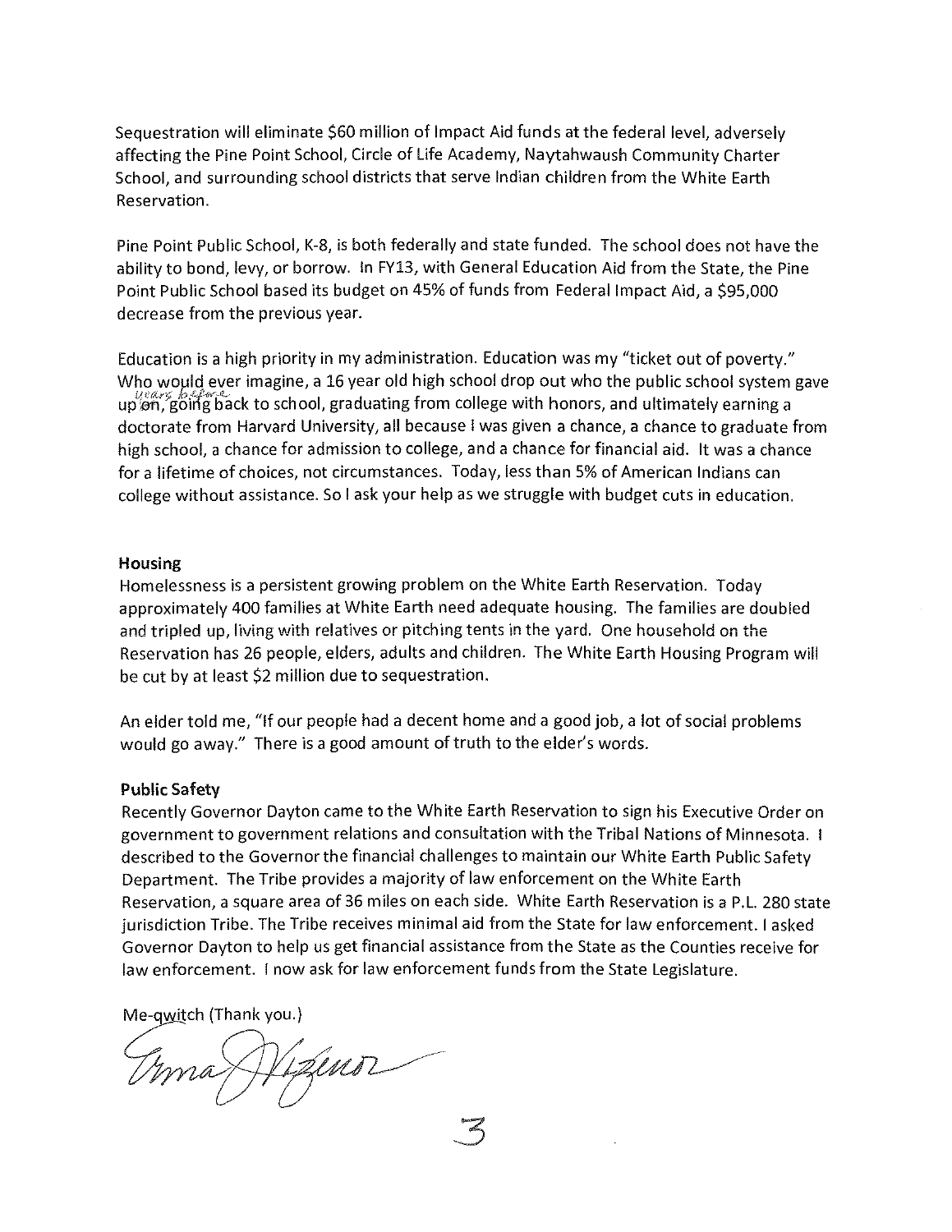$U_1$ ) hite Earth Data  $~t$  21, 2013 Erma St Witters ( Company)

# White Earth Child Care

Funding Sources: White Earth Child Care Program is federally funded; it receives Child Care Development Funds (CCDF), also known as the Child Care Development Block Grant. White Earth Child Care is also subsidized by the White Earth Nation. The Tribe's general fund helps sustain the Mahnomen Child Care Learning Center, a high-quality child care located on the reservation.

FY 13 Budget Impact due to sequestration: The final budget for FY 13 is unknown at this time. The FY 12 budget was decreased by \$14,000 due to new tribal CCDF grantees and no new or additional funds available. We expect to realize a huge hit for FY 14.

locally, our FY 14 funds thru the White Earth Nation have been initially decreased by \$3,400, which must be absorbed by the CCDF budget.

Impact on funding reduction: Reduction in CCDF budget results in less funding for direct child care services, i.e. child care assistance. Travel, local mileage, supplies and equipment purchases will also be cut back. Quality improvement grants (grants to child care providers and school~age child care programs) will also be reduced. We have also discussed possibly cutting staff hours if it comes to that

Process to determine where to cut: We look at the budget to see where we can trim without cutting staff. We take line~item by line~item. If and when it comes to cutting staff, we will review staff job descriptions and essential duties that are needed.

Impact of further sequestration: Child care services and child care assistance will be directly affected by sequestration in FY14. In FY13 there are new proposed mandates for CCDF/CCDBG funding for both Tribes and States. While these unfunded mandates are promising to help create higher quality child care with more intense backgrounds, site visits, inspections, parent hotline, health & safety requirements and increased training is a good thing, they are still unfunded mandates that will have a negative effect on the funding of child care services for Tribes. Tribes currently receive only 2% of CCDGB appropriations. This percent was established in 1996 and remains today in 2013. Child Care is a vital service in Tribal communities to insure parents have the ability to maintain education and employment. The additional expenditures for new regulations will need to be covered by the Tribe, the Child Care Provider or back on the parent

Need: Increased funding to help child care waiting list at the County and Tribe by asking State legislators to communicate the urgency in Washington DC to pass the CCDBG Reauthorization and to ensure that the Tribal set aside is increased to 5%.

Need: When Minnesota's Race to the Top/Early Challenge Learning Grant ends in 2015, asking State legislators and DHS/MDE to maintain the RTT/Early learning Scholarship level of funding the White Earth Transformation Zone current funding. (\$350,000 per year). To ensure that children are getting high quality early learning and a strong foundation to school success.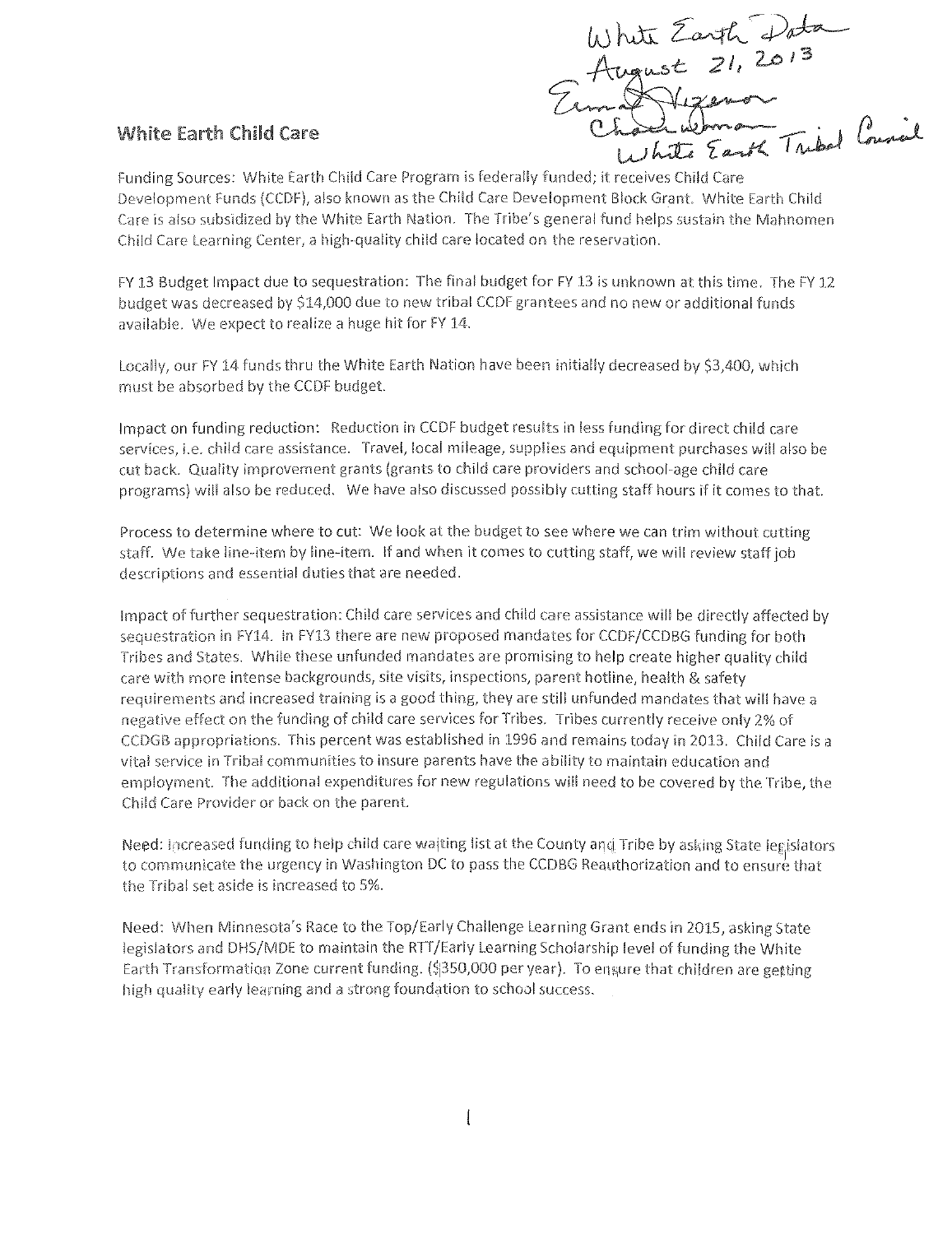# Circle of Life Academy

Funding Sources: The Circle of Life Academy is a BIA/BIE Grant School, and thus is 88% federally funded (FY 14). COLA receives State Tribal Contract School Aid, which comprises the remaining 12% of the schools funding.

FY 13 Budget Impact due to sequestration: The federal budget for COlA for school year 13/14 was cut 5.2.1% across the board, with the exception of Special Education funding. COLA funding is broken down into the following: School Operations/ISEP, Facilities Operation & Maintenance, Transportation, Special Education - Part B, Title I, II IV, and Title VII. Tribal Contract School Aid (State) is also anticipated to realize a reduction. The total cut for SY 13/14 is \$105,803.

Impact on funding reduction: The 5.21% reduction in federal funding is going to be felt the strongest in the classroom. Experiential activities, such as filed trips, will be cut the heaviest. Student and classroom supplies will be cut. Other areas will not be cut this year; reserve funds will be used to maintain student/teacher ratios and other services to students.

In addition to the federal cuts to sequestration, Circle of Life Academy lost \$75,000 of annual funding under the state Success for the Future grant. The school had to eliminate the position funded by Success for the Future. !f we had not realized sequestration cuts, we may have been **able** to sustain that position.

Process to determine where to cut: We look at the budget to see where we can trim without cutting staff. We take line-item by line-item. If and when it comes to cutting staff, we will review staff job descriptions and essential duties that are needed.

Impact of further sequestration: Further cuts in the schools operation funds due to sequestration will put the school in a difficult position. Further cuts would call for a reduction in staff, evaluating to determine which are most essential for the delivery of services to students. Circle of Life Academy's core foundation is based upon the culture and language of the Ojibwe people. How does one choose to retain a counselor over a language teacher over a classroom teacher, when all are equally important in preparing our young children for college and beyond' We must be able to continue to offer quality and culturally appropriate educational services to our students.

Need: The need at COLA is great. We need to maintain the student to teacher ratio; we need to offer additional electives; we need to offer more support services to our children and families.

The Success for the Future grant must be available to all schools with a high percentage of American Indian students. COLA did not receive funding this last cycle-- the first time since the grant program began.

Substance abuse is high on the White Earth Reservation, It is estimated that 90% of our high school students drink alcohol or use some sort of drug. It is our vision to provide a safe and sober environment for all our students at COLA. A safe and sober environment would allow us to provide on-site services to help our students either obtain or maintain sobriety. We envision these services to include but not be limited to: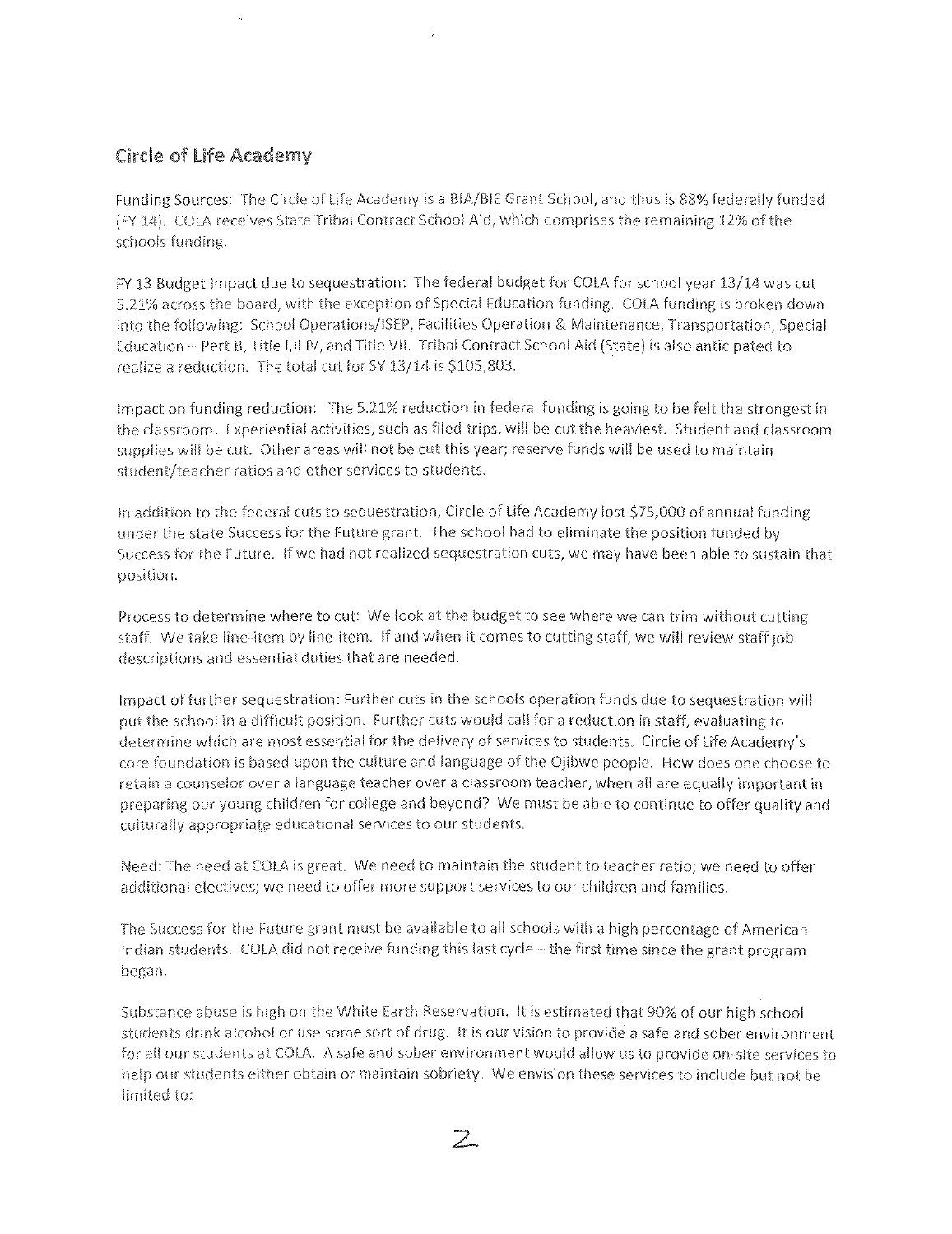- An on-site full-time chemical dependency counselor who can meet with students and families
- Weekly Sobriety Support Groups
- **In-School Sobriety Check-In, once or twice a week**
- Daily Peer support Team meetings
- An Individual Sobriety Plan developed by the student and her/his advisor/counselor
- Individual support from advisor and/or other staff
- Peer outreach and networking  $\otimes$
- Sober social activities  $\otimes$
- 0 Monthly parent meetings
- " Relationship based teaching

The White Earth Nation needs additional funding to support our safe & sober school.

Funding also needed for future dormitories on the COLA Campus.

# Pine Point School

Funding Sources: The Pine Point School is both federally and state funded. State funding is largely General Education Aid with the allocated amount based on Resident Average Daily Membership and Pupil Units. Federal dollars are derived from Title programs and Special Education dollars, with the majority of federally funding allocated from Impact Aid dollars.

FY 13 Budget Impact due to sequestration: Due to Sequestration, the Pine Point School based its budget on a 4S% lot of impact Aid dollars as compared to a 70% lot the previous year. For the Pine Point School, this meant a \$95,000 decrease.

impact on funding reduction: The Pine Point School has felt the impact of funding reductions in all areas of school operations. Staff were cut (cook aid), positions were put to half-time, teachers were put on a pay freeze, classroom supplies reduced, technology, bus and building annual set-asides were not allocated, and new curriculum put on hold.

Process to determine where to cut: When proposing cuts, priority was placed on those services that would have the least direct impact on the education of students. The second priority was to look at any services, staff or programs that were non-essential to the operation of the school. The third priority was to consider areas that could sustain temporary cuts, such as staff/building supplies.

Impact of further sequestration: If there are further reductions to Impact Aid dollars, the Pine Point School wili need to use their reserves to continue to operate. There are no more places to cut or reduce. Once reserves are expended (approximately 6 months), there are no other foreseeable options, The school does not have the ability to bond, levy or borrow. The Pine Point School will not have the ability to raise additional capital to stay in existence.

Need: Impact Aid dollars need to be increased immediately in order to maintain the quality education provided to students who reside on federal lands, who meet poverty guidelines, and who otherwise do not have the ability to raise the capital needed to operate. Reservations schools need the equalization dollars from the federal and state levels to make up for the loss of tax revenue.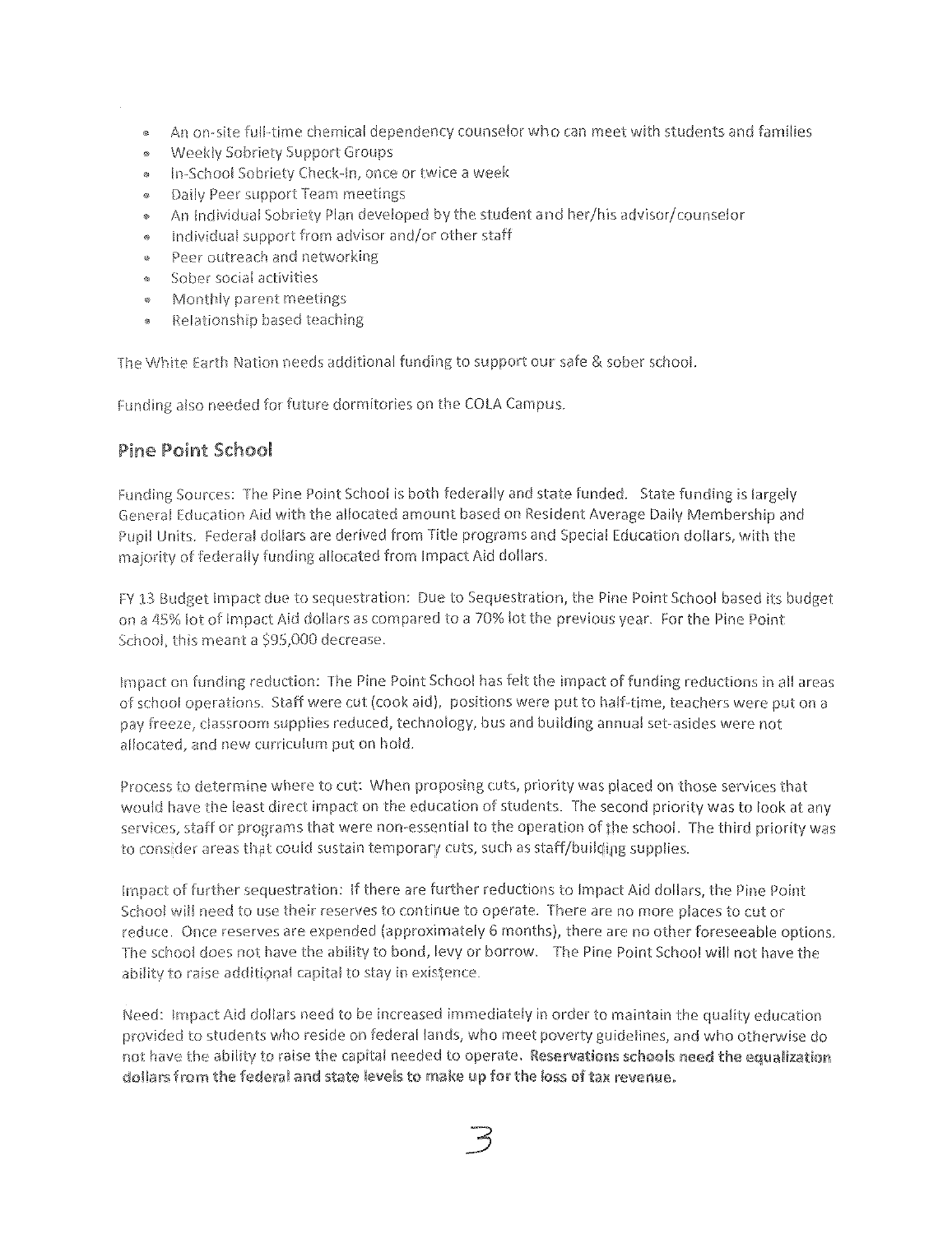## Scholarships

 $\frac{\epsilon}{\epsilon}$ 

Funding Sources: The White Earth Scholarship Program is federally funded thru the Bureau of Indian Affairs<

Budget Impact due to sequestration: The FY 14 White Earth Scholarship Program was reduced by approximately \$25,000, which would provide 7.5 students with higher education scholarship assistance for 2013-14.

Impact on funding reduction: The reduced budget amount was taken directly out of the AVT (vocational/technical) budget line-item. Thus, 7.5 fewer White Earth enrollees will receive assistance to attend a vocational or technical college this year.

Impact of further sequestration: Further federal funding cuts will directly impact the number of White Earth students receiving funding to pursue their post-secondary education. Without assistance, students will not attend college.

Need: The need for increased federal and state grants is crucial to students continuing their postsecondary education. The freeze of tuition rates within the State of Minnesota (MNSCU) will help; the White Earth Scholarship Program has not been able to keep up with the inflation of tuition over the past 15 years. Tuition waivers for American Indian students in MNSCU and University Institutions is needed. Fundfng education Is a barrier; whether it is perceived or reality. Our students need to know that going to college is a definite option.

## Head Start

Funding Sources: White Earth Head Start Programs are federally and state funded, with a majority (84%) federally funded.

FY 13 Budget Impact due to sequestration: White Earth Head Start Programs federal funds have been cut by 5.27% (\$82,234). Training & Technical Assistance funds were not reduced; Program operations at both the Head Start and Early Head Start levels were reduced. State funds will remain the same.

Impact on funding reduction: We have closed 1 classroom at our Pine Point site. In turn, we have lost the ability to serve 17 children and have eliminated 2 staff positions in Pine Point. Our Secretary/receptionist would need to be reduced to part-time from a full time position, but we have requested additional funding from the Tribal Council to mitigate that cut.

Process to determina where to cut: The procass to cut the 5.27% involved a thorough review of our Head Start Programs, including staff, services, and enrollment statistics. It was very difficult to close a classroom, which is a huge impact on one community.

It is devastating to realize that there are going to be children and families on our reservation will not be the recipients of our Head Start services. Families with very young children need Head Start services, Most of the families enrolled are below the Federal poverty level for income.